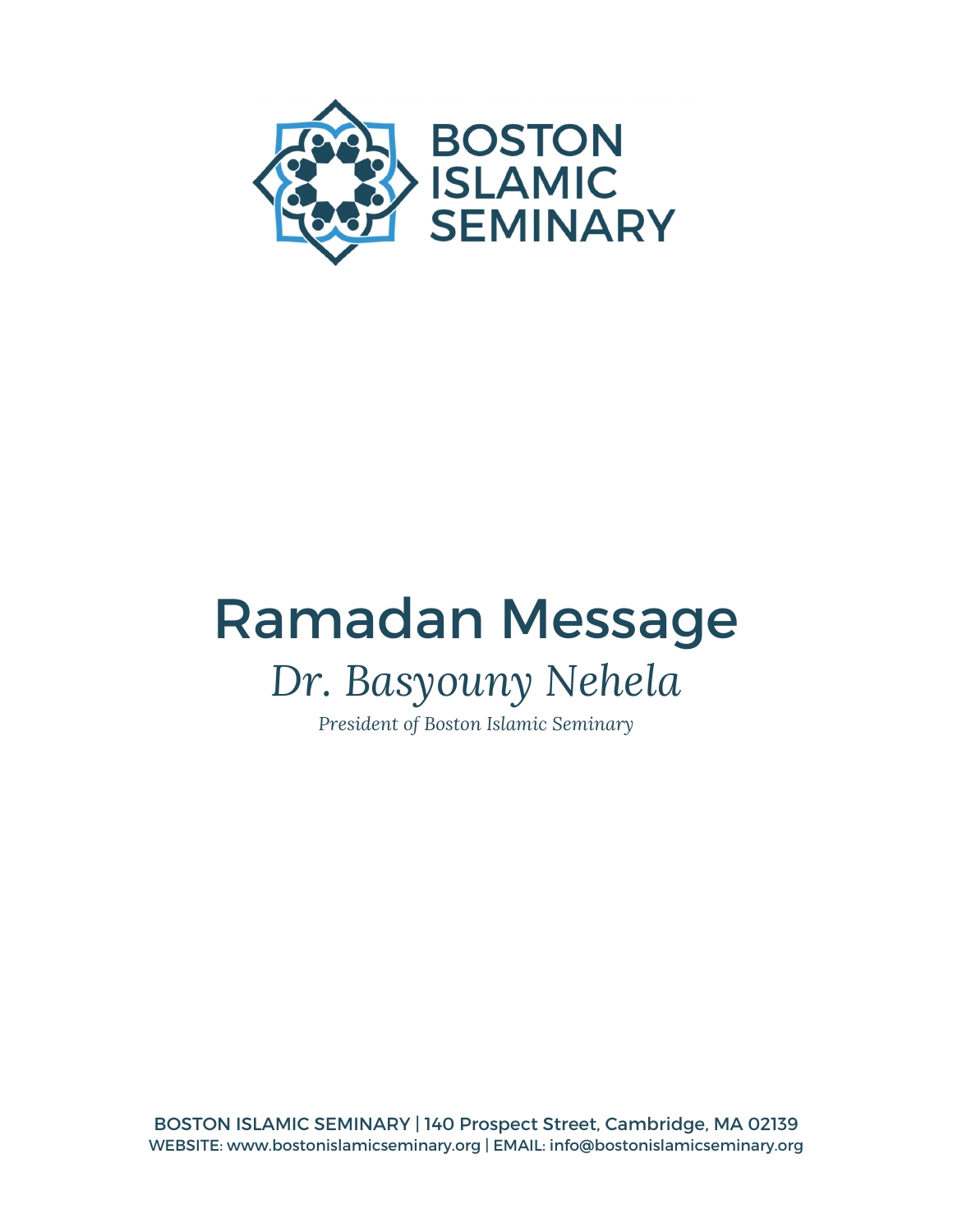Ramadan Message

"Oh people,, the greatest month and blessings will soon shade you......"

All praise is to Allah (SWT) and His blessings are on the Prophet Mohamed (PBUH).

My dear respected brothers and sisters, Assalamu Alaikum wa Rahmatu Allah, peace be upon you.

Congratulations on this coming occasion of the blessed month of Ramadan. I would like to encourage every brother and sister to maximize and increase his or her efforts during this great month, for it is indeed a great blessing that we must celebrate and take advantage of, so we may be of the successful and righteous people during this month. I urge all of you to strive hard toward attaining that spirit, and to plan for it. In this regard I would like to share the following message and recommendations with all brothers and sisters:

- I. Recognizing the merits of this great month
- II. Early and sincere preparation
- III. Practicing the five major good deeds
- IV. Strengthening the five major characteristics
- V. Ramadan gift to our Islamic Dawah
- VI. Our Family in Ramadan
- VII. Sharing Ramadan blessings with our fellow citizens
- VIII. Keeping the spirit of Ramadan alive continuously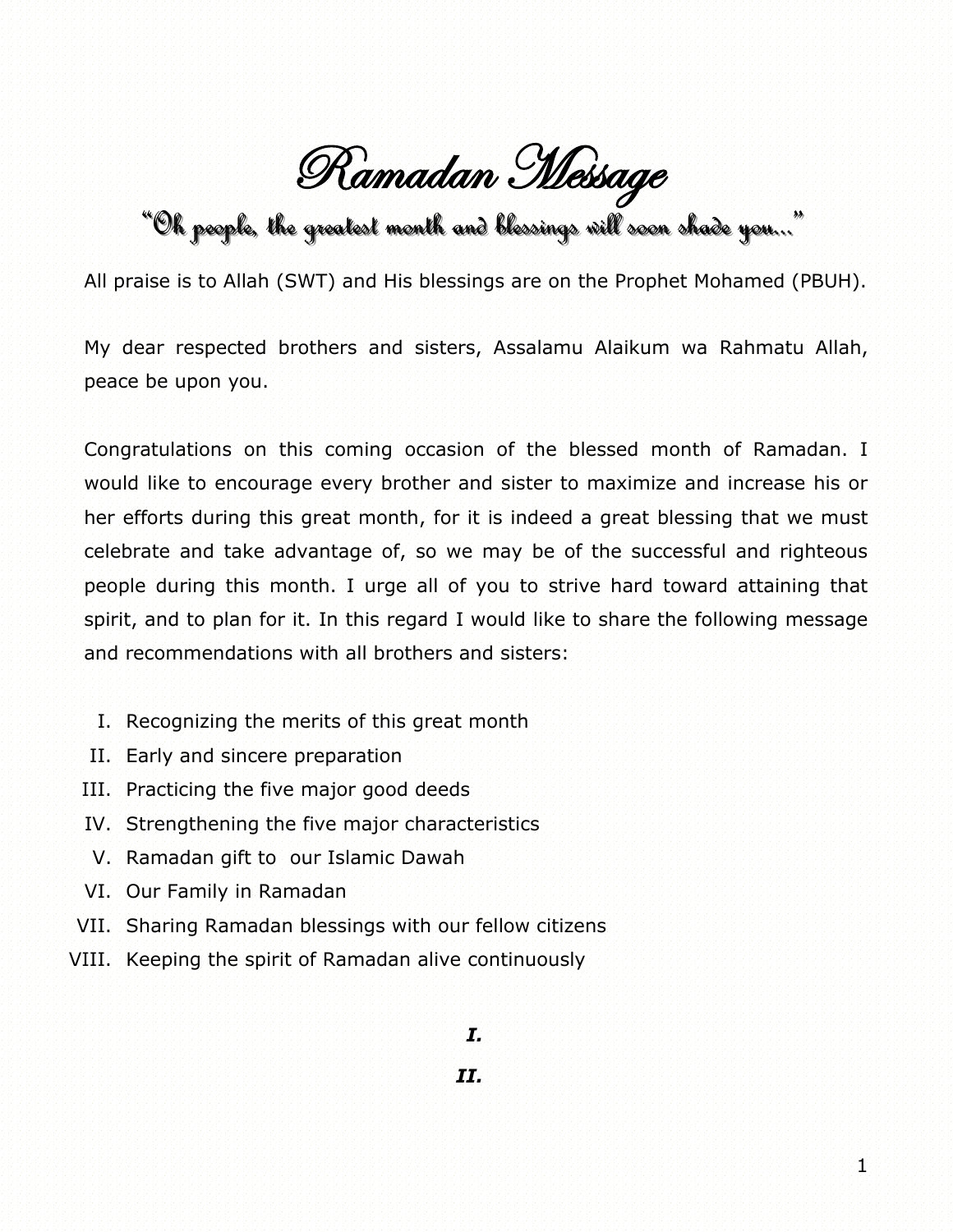### *III. Recognizing the merits of this great month*

This recognition will make us appreciate and value such godly blessings and will encourage us to endeavor towards this great month. To help us attain such recognition, *we should study and ponder about the following verses and Ahadeeth using our heart, soul and intellect*.

- In this month was *revealed the best of Books to the best of the Prophets* (peace and blessings be upon them all). The Almighty Allah says: *"The month of Ramadan in which was revealed the Qur'an, a guidance for mankind and clear proofs for the guidance and the criterion (between right and wrong)."* (Al-Baqarah: 185) The Messenger of Allah (PBUH) said: *"The Scriptures of Ibrahim were sent down on the first of the month of Ramadan. The Torah was sent down on the sixth of Ramadan. The Injeel (Bible) was sent down on the thirteenth of Ramadan. The Zaboor was sent down on the eighteenth of Ramadan, and the Qur'an was sent down on the twenty-fourth*  of Ramadan.<sup>*"*</sup>)Ahmad and At-Tabarani)
- In this month is *the best night of the whole year: Laylat Al-Qadr* (The Night of Power). As Allah says in Surat (Al-Qadr: 1-5). Thus worshiping on this night is better than worshiping for a thousand months.
- The Messenger of Allah (peace and blessings be upon him) said: "When *Ramadan comes, the gates of Paradise are opened and the gates of Hell are closed, and the devils are put in chains."* (Agreed upon)
- Our prophet (PBUH) says: *"My Ummah was given five things in the month of Ramadan no other Ummah before them was ever given: The breath of the fasting Muslim is better smelling to Allah than the smell of Musk, and the Angels ask forgiveness for them until they break their fast, and Allah*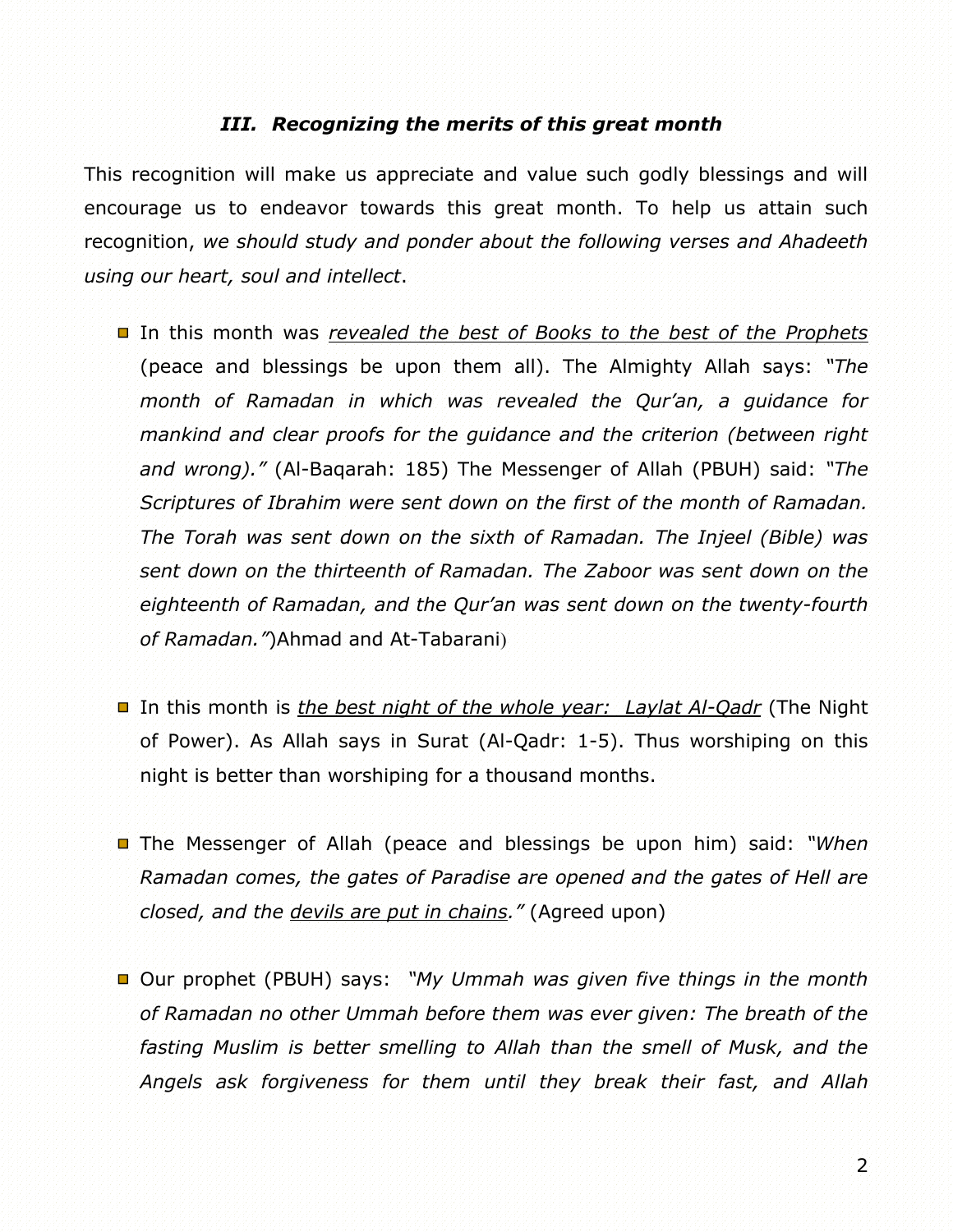*prepares and beautifies His paradise for them saying :My righteous servants are about to be freed from hardship and enjoy you, and the Shayateen (devils) are chained during the whole month, and at the end of the month Allah will forgive all of them (His righteous servants)". He was asked, "Will this forgiveness be on the night of Qadr?" and He responded: "The worker only gets his reward after he finishes his duty<sup>"</sup>.* (Ahmad and Alnasaey)

## *II. Early and sincere preparation*

Our beloved prophet (PBUH) and his righteous followers used to look forward to this holy month and he used to prepare them for Ramadan in many ways:

- **Making supplication**: Pray to Allah that this month reaches you while you are in the best of health and safety so that you can fast and do all your acts of worship with ease and enthusiasm. It is reported that the Prophet (PBUH) used to say from the beginning of Rajab in his prayers: *"O Allah, bless us in Rajab, bless us in Sha`ban, and bless us in Ramadan."* (Ahmad)
- **Showing thankfulness and happiness**: When the month of Ramadan comes, then you should be grateful to Allah and show happiness. The Companions of the Prophet (PBUH) used to greet and congratulate each other on the start of Ramadan.
- **Having a plan and making sincere determination**: You should make a good plan for the whole month about how you will manage your days and evenings during Ramadan. Plan special schedules for your work. Have sincere intention and determination to take full advantage of this time and that you will not do any sin or anything wrongful during this time.
- **Repent and seek forgiveness:** Make sincere repentance and seek the forgiveness of those whom you may have offended or trespassed on.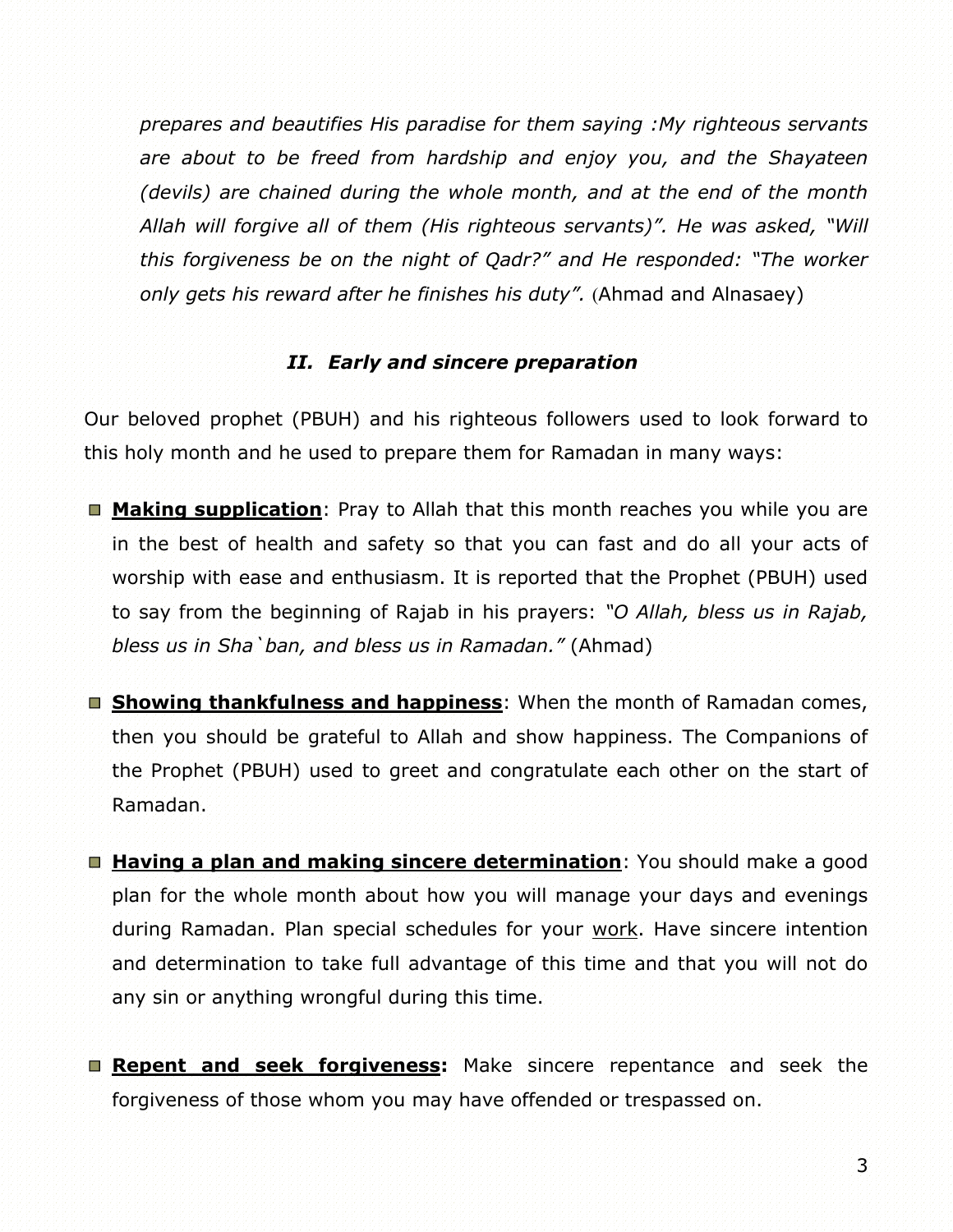■ **Learn about the rules of fasting:** Figh of fasting is very important so that you do not do anything that will invalidate your fast. Learn the way of fasting of the Prophet Muhammad (PBUH).

## *III. Practicing the five major good deeds*

The month of Ramadan is the month of obedience and doing one obligatory act during the month of Ramadan is considered to have seventy rewards, and doing one optional act is considered to have the reward of an obligatory act. So we must dedicate ourselves to performing all the different forms of worship during Ramadan. Thus we advise ourselves to do the following acts of worship at a minimum.

## **1. Fasting of the righteous:**

Fast Ramadan with genuine and sincere belief, and truly seeking the reward of Allah the Most High, so that He may forgive us our past sins. Learn the best way of fasting: the way of Prophet Muhammad (PBUH).

Fasting is not only abstaining ourselves from eating and drinking and sex, but also by strictly restraining our minds, hearts as well as our eyes, ears, hands, tongue, and other senses and desires. The Prophet (PBUH) said, "*Whoever does not give up bad words and bad deeds, Allah has no need in that he leaves his food and his drink*." (Al-Bukhari)

During this month, we should endeavor to gain true and lasting benefits from our fasting. *Let us make sure to realize the spirit of fasting, let us strive to control and train our behavior, and guide ourselves to be godly.*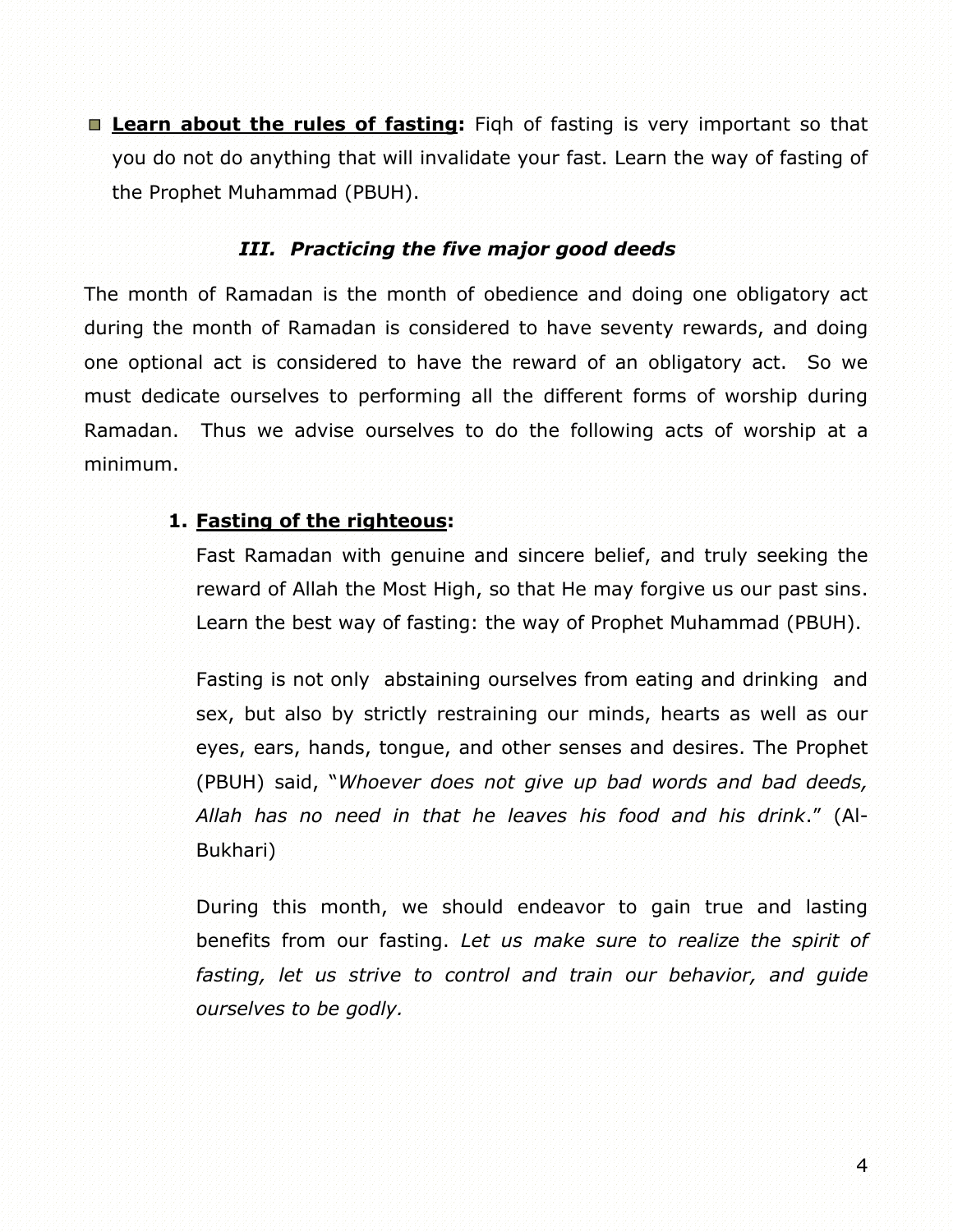## **2. Reciting and studying Al-Qu'ran:**

Angel Jibreel used to see Prophet Muhammad every night during Ramadan and he used to read the Qur'an with him. Some practical lessons that we need to remember:

- *Increasing recitation of the Qur'an in Ramadan*
- *Studying the Qur'an in Ramadan*
- *Getting together for this purpose*
- *Listening to Qur'an from someone who has preserved it better*
- *That the night time is the best time to recite or listen to Qur'an*

#### **3. Performing night prayer collectively and individually:**

Night prayer in general is the honor of the believer, and a sign of truthfulness, and the best of the prayers after the obligatory ones.

When we remember the huge amount of the hadeeth and verses that talk about the merit of night prayer and the reward of its people we must rush towards this special worship and try our best to be among those whom Allah describes *"Their sides forsake their beds, to invoke their Lord in fear and hope, and they spend (in charity in Allah's cause) out of what We have bestowed on them".* (As-Sajdah, 32:16).

But performing night prayer in Ramadan is far more superior than that performed in other months by virtue of the recommendation of the Prophet (PBUH). Abu Hurairah said: "The Messenger of Allah (PBUH) used to encourage us to pray at night in Ramadan, without making it obligatory. Then he said, 'Whoever prays at night in Ramadan out of faith and the hope of reward, all his previous sins will be forgiven.'" We need to earn this great reward so we can be qualified for more blessings from Allah. And the following recommendations are the minimum for all of us: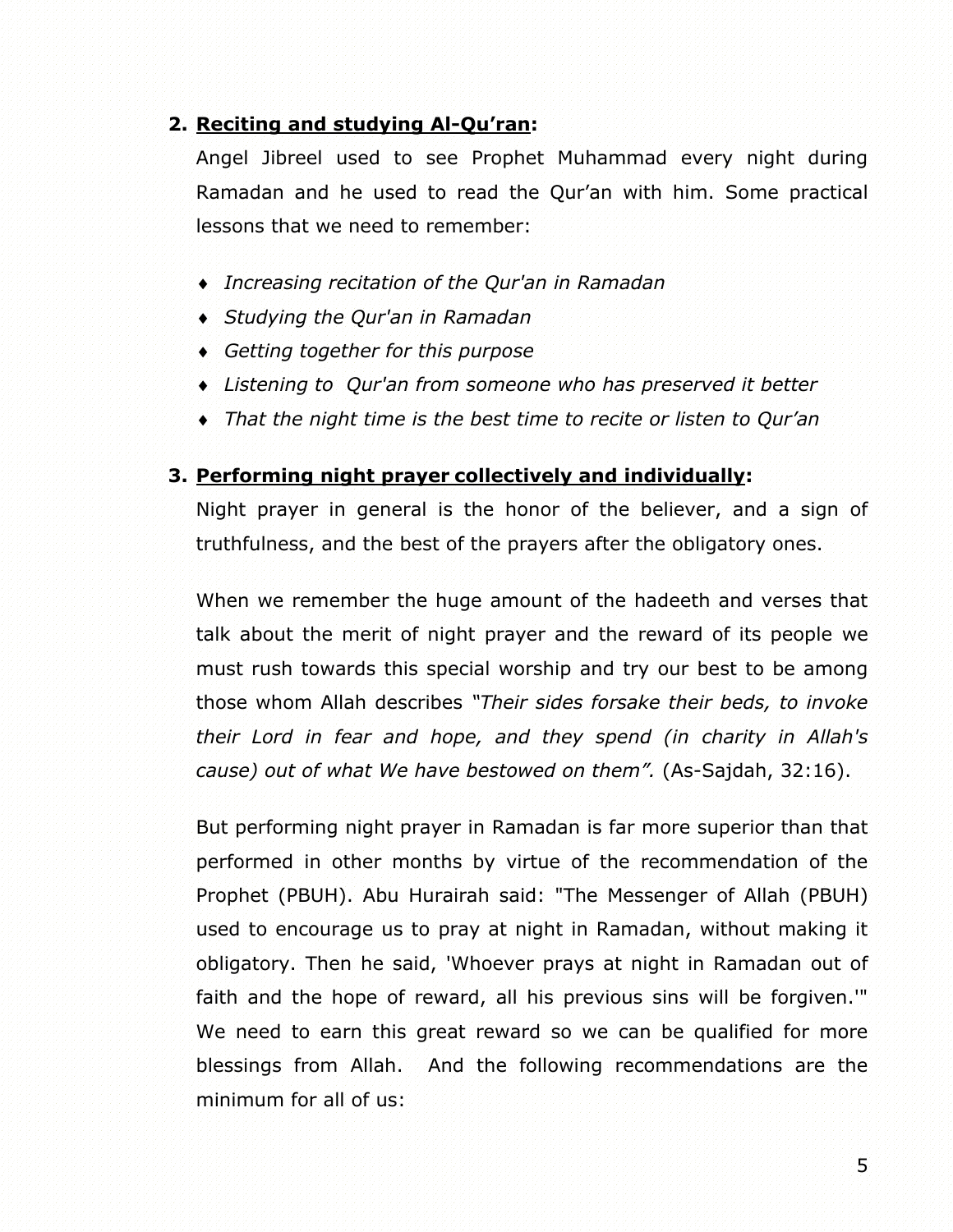- *Praying al-taraweeh collectively every day in the Masjid*
- *Praying individually at least two Raka'a every day before Al-Suhoor (pre-dawn meal).*

## **4. Giving charity generously:**

Ramadan generates and uncovers the spirit of giving and caring buried in us. When we deprive ourselves of food and drink we realize well what it means to be hungry and thirsty. We feel the pain of those who cannot find the basic necessities of life. *So we have to be very charitable and generous as our role model the prophet (PBUH) used to be*. Ibn `Abbas, narrated that : *"The Prophet was the most generous amongst the people, and he used to be more so in the month of Ramadan when Jibreel visited him, and Jibreel used to meet him on every night of Ramadan till the end of the month. The Prophet used to recite the Holy Qur'an to Jibreel, and when Jibreel met him, he used to be more generous than a fast wind (which causes rain and welfare)."* (Al-Bukhari)

Let's plan from today to give kindly and generously in Ramadan, to help the poor and the needy, to contribute generously to useful social and community projects. We suggest for our Ramadan charity to be distributed as follows:

 *A pledge to all opportunities / national and local organizations which we are invited to support during Ramadan*

Also, let's exercise the full meaning of al-sadaqah (charity) and carry it to its maximum in performing deeds such as helping others, making Da'wah, or just greeting each other with a smile, for greeting your Muslim brother with a smile is an act of charity. This exercise should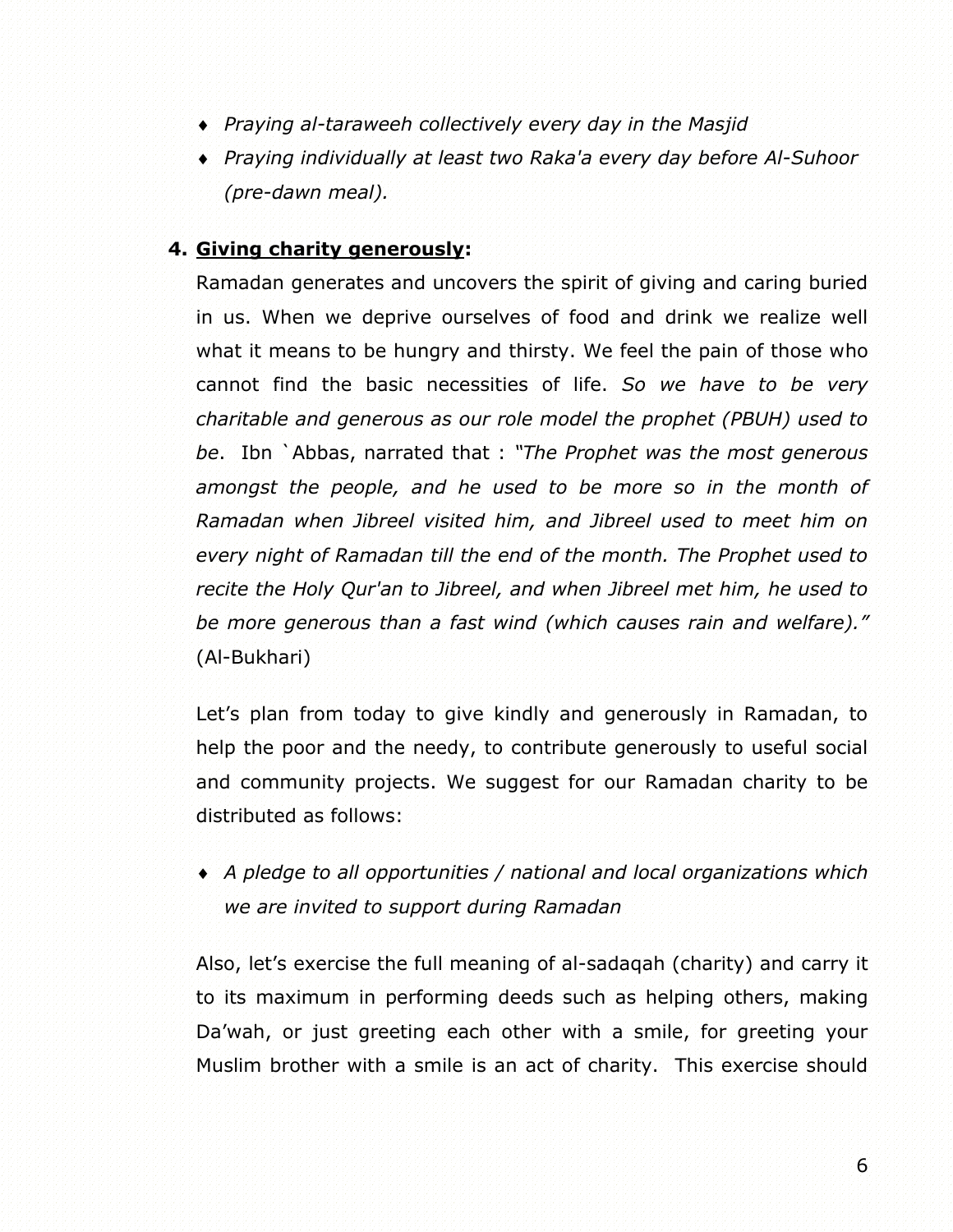be solely for the sake of Allah and without expectation of rewards from anyone else.

## **5. I'tikaf (Seclusion in the Masjid) during the last ten days:**

I'tikaf means staying in the Masjid (Mosque) with the intention of drawing oneself closer to Allah. We need to practice this at the very least on the odd nights of the last ten days of Ramadan while seeking Laylat Al-Qadr and tasting the sweetness of such worship**.** *Our prophet (PBUH) used to make I'tikaf during the last ten days of Ramadan until he died, and then his wives carried that Sunnah after him.* (Agreed upon) We need to do that in the hopes that our souls be softened and inspired by such actions of compliance to the Sunnah of our prophet (PBUH).

Aisha (PBUH) Narrated*: "With the beginning of the last ten days of Ramadan, the Prophet (PBUH) used to tighten his belt (i.e. work hard) and pray all the nights, and used to keep his family awake for the prayers*." (Al-Bukhari)

No doubt that spending time in prayer, reading the Qur'an, making *dhikr*, while reflecting on oneself and being secluded a short while from the business of worldly activities is a very important tool of the purification of the heart especially for someone living in such a busy society as ours.

## *IV. Strengthening the five major characteristics*

Fasting also brings out the best in our ethics and manners. Ramadan is a real educational school that trains and transforms Muslims to be better persons, and fasting gives us the opportunity to be extra kind and well-mannered during this month to Muslims and to all human beings, friends and neighbors*.* Let us show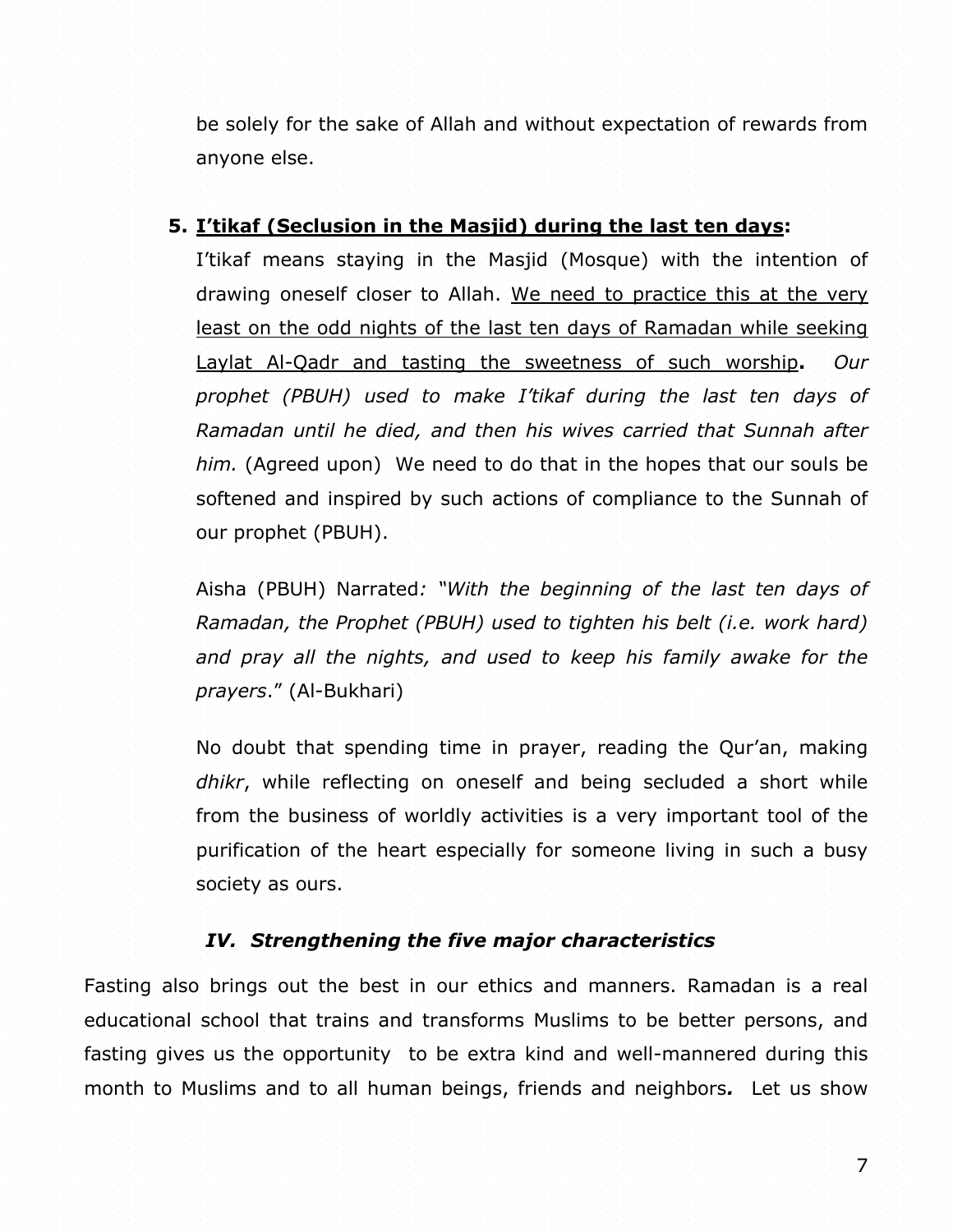others that this is our blessed and sacred time. Let us practice all Ramadan in godly fashion and especially observe the following characteristics:

## *Sincerity*

When we fast, we should gain this quality of watching ourselves and also staying away from riyaa' (showing off). Allah says in a hadeeth Qudsy, "Fasting is for me and I reward for it." (Al-Bukhari)

This is an act that is between Allah and his servants. No one can judge its sincerity except Him. And all endeavoring Muslims should maintain this manner of sincerity to safeguard them and prosper for this great Islamic cause.

## *Taqwa*

Taqwa in short means God-consciousness, piety, and fear of Allah. It signifies submission to Allah and total commitment to all that is good and rejection of all that is evil and bad. Allah says, "O you who believe, fasting has been prescribed upon you as it has been prescribed upon those before you, so that you may attain taqwa." (alBaqarah:183). Taqwa summarizes all the moral and spiritual gifts of Ramadan. We can thus say that Ramadan gives us this great gift of Taqwa and helps us be a wholesome part of the people of Taqwa.

*So we should ask ourselves, when we break our fast: 'Has this fasting day given us more Taqwa and made us fear Allah more? Has it increased our desire to protect ourselves from the hellfire?* 

## *Discipline*

Sometimes we must change and adjust our habits in our daily routines in order to make sure we are not the servants and slaves to our habits and desires, but always the servants of Allah.

We are trained in this month to discipline ourselves for the sake of Allah. In our mornings and evenings, we follow a strict and disciplined schedule of eating and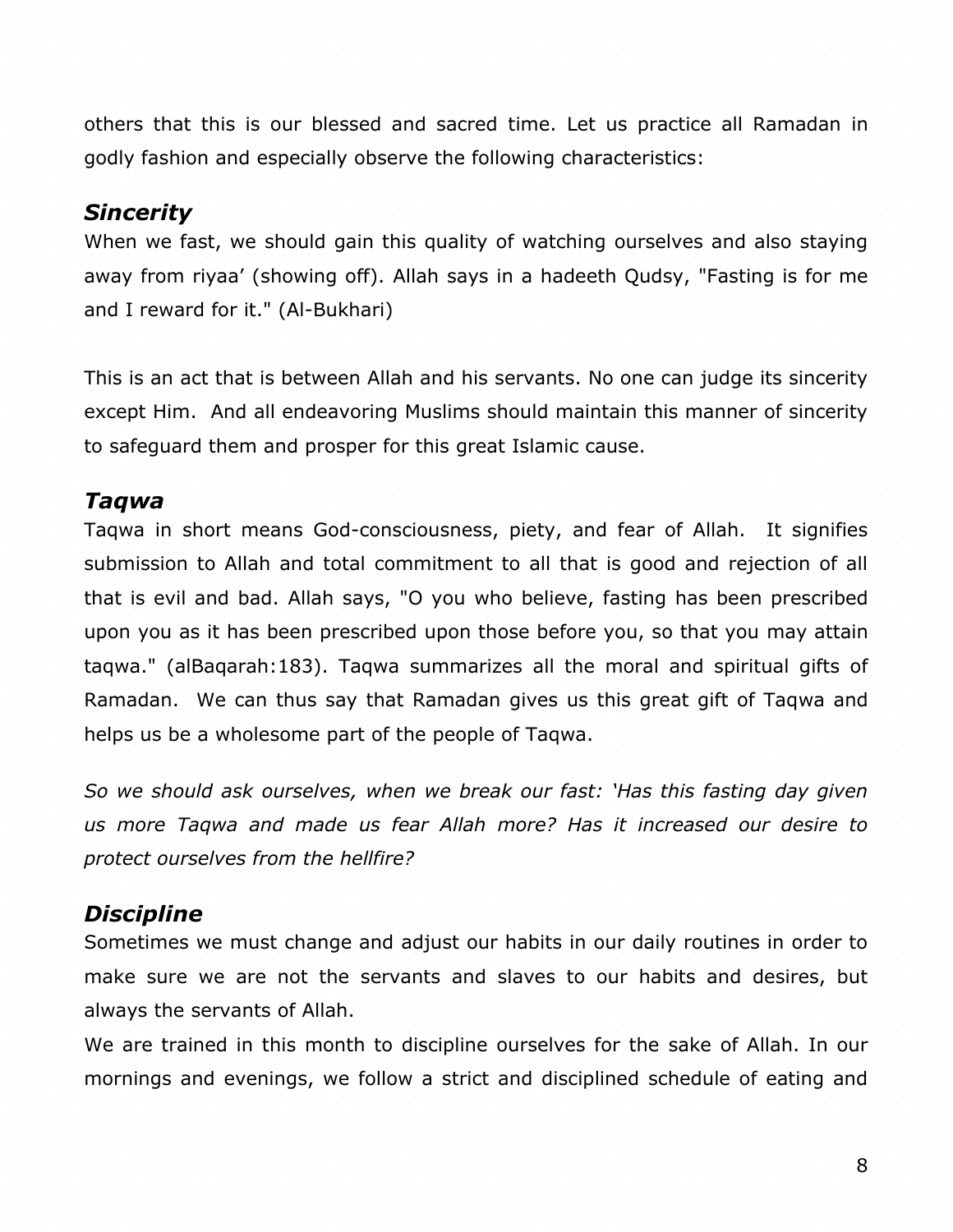drinking. We are constantly aware that even in such mundane activities as eating and drinking, we must remain under divine law.

Then after Ramadan, we have to keep this spirit of discipline in other modes of our life and must continue with our submission to the commands of Allah.

## *Patience: "Seek help in patience and prayer"*

Ramadan has been called "the month of patience". We must keep in mind that the reward for patience is none other than Paradise.

Patience is the highest point of good behavior without it, a believer cannot rise to the challenges he faces in his religion and the crises that face him in his worldly life. Patience is the elixir that has the power to transform the difficulties of life into pleasures and its worries into relief. It is the cure for all ills, the solution to all problems, and the way to overcome all obstacles.

So fasting is a means of learning self-restraint and patience. With patience we are able to strengthen our resolve to worship Allah alone, with sincerity, and also cope with life's trials and tribulations. So for example with patience we are able to perform our prayers calmly and correctly, without being hasty, and without merely pecking the ground several times!

In this holy month, *we should strive to develop a firm resolve for doing acts of obedience, and to adorn ourselves with this kind of patience – having certainty in the saying of our Messenger (PBUH): "And know that victory comes with patience, relief with affliction, and ease with hardship." (Ahmad, at-Tabarani)*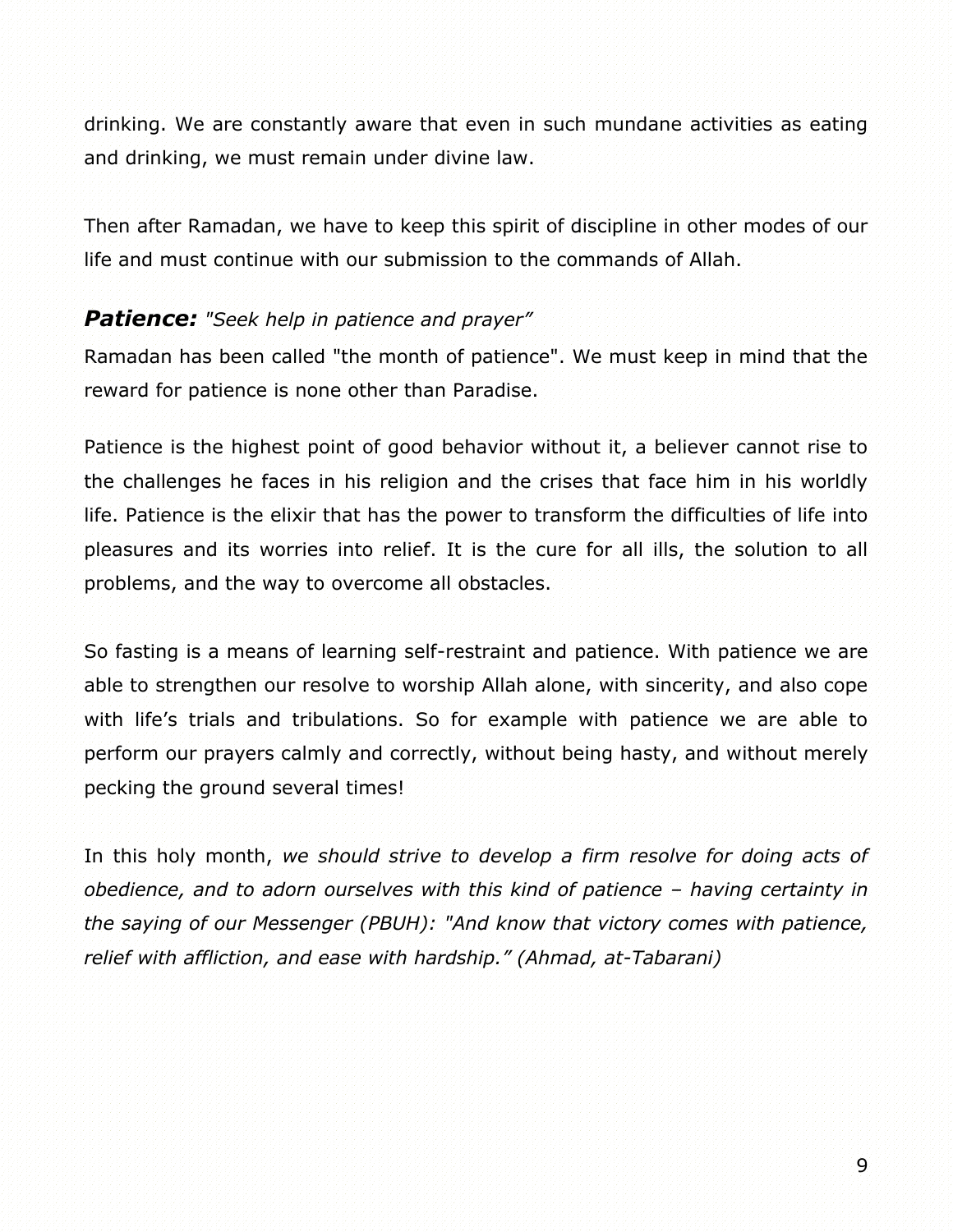## *Accountability*

Days and nights pass so quickly, as if they were mere moments. We welcomed last Ramadan, then we bade it farewell, and now we are preparing ourselves to welcome a new Ramadan again. So we should hasten to do good deeds in this month and strive to fill it with what pleases Allah and with what will help us on the Day when we meet Him.

Accountability is the key to measure our improvements and successes in all our work and endeavors, and it should be applied in many forms as follows:

- *One should hold himself/herself accountable for what should be done to uphold Allah's rules, as well as towards our own selves, our families, our communities, and our Da'wah responsibilities.*
- *One should hold himself/herself accountable for what deed was accomplished and in the manner it was accomplished.*
- *One should hold himself/herself accountable for planning what should be corrected and improved upon in the future.*

We should not delay this kind of accountability to save ourselves from regret, and *to use our life wisely and productively*.

## *V. Our Family in Ramadan*

The blessings and the Goodness of Ramadan must begin at home with our families, both immediate family and extended family. Ramadan should bring you closer to each other. The following are some advices to be considered during the month of Ramadan:

■ Call for a family meeting to plan together how you will help each other to *earn the reward of Ramadan and earn the Mercy of Allah so you may be*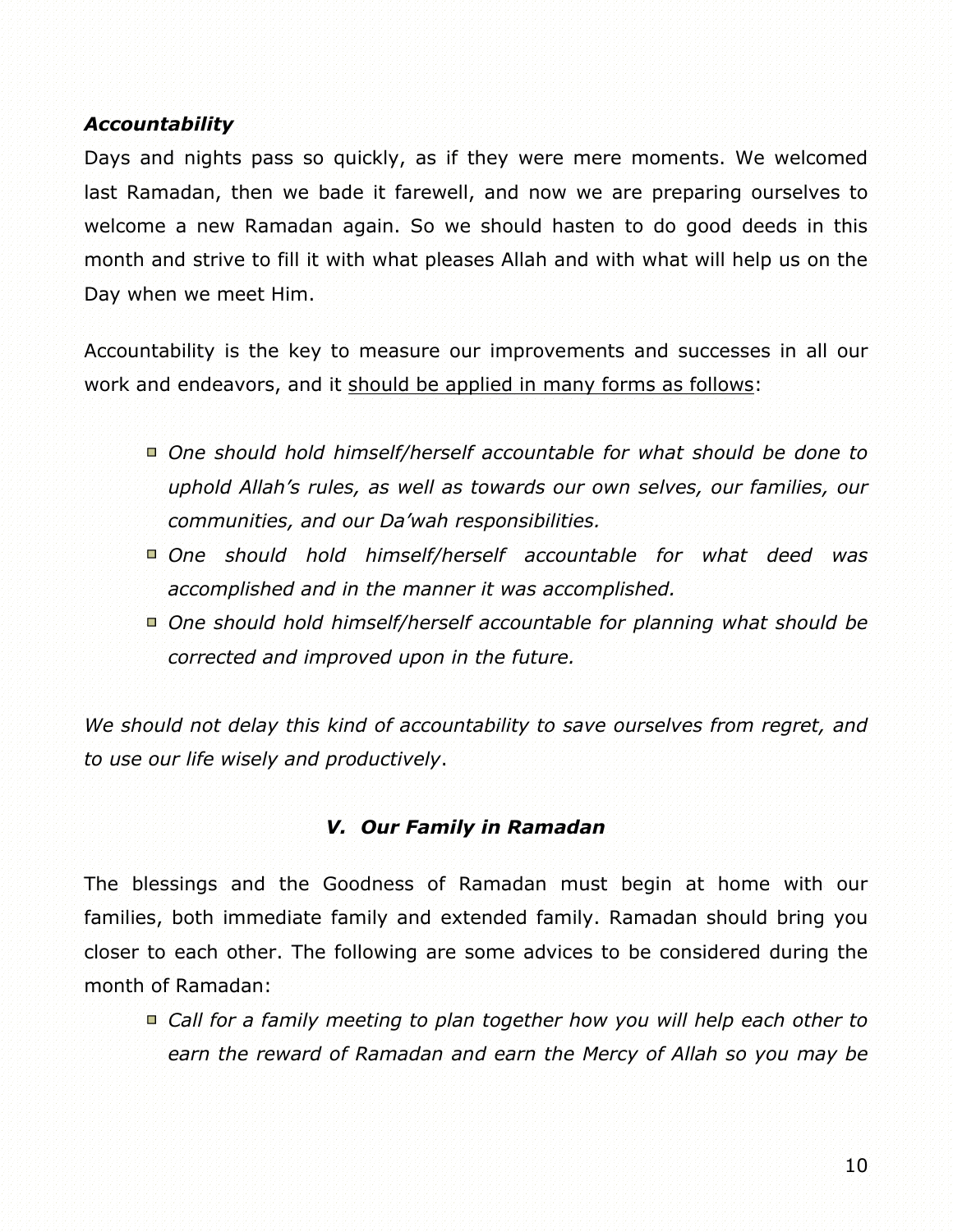*saved from the hellfire and be gathered in paradise. Explain the importance of Ramadan and its implications for the family.*

- *Plan ahead for the time you spend at home in order to balance your responsibilities as a parent and Da'iyah.*
- *Supervise your children's engagement in religious practices such as fasting, reading Qu'ran and praying.*
- *Try to have suhur (pre-dawn meal) together. Break your fast together, make collective Dua'a and pray some optional pray together as much as you can.*
- *Reduce TV watching and prepare the family for the spirit and the blessings of Ramadan.*
- *Participate in all Ramadan community activities as much as you can.*
- *Make Ramadan a blessing not just for every person in the family, but to the family as a whole.*

#### *VI. Ramadan gift to our beloved organizations*

Alhamdullilah, with the approaching of the month of Ramadan, we have to feel the special bounty of Allah upon us. He has appointed us to carry out and spread His divine mission and made us busy doing this godly and prophetic work in our Islamic organizations. And such bounty requires an additional effort and a special appreciation and thanks, especially when we are about to welcome the month of Ramadan. I would like to therefore remind ourselves of the following tasks for the month of Ramadan:

- *To be grateful to Allah by acknowledging His blessings on us and for being a practicing Muslim, committed to his Da'wah and endeavoring in such organizations that promote the values of the creator.*
- *To renew our pledge to Allah by being more dedicated to our Islamic Da'wah, and by sincerely adopting and taking on attitudes and concepts*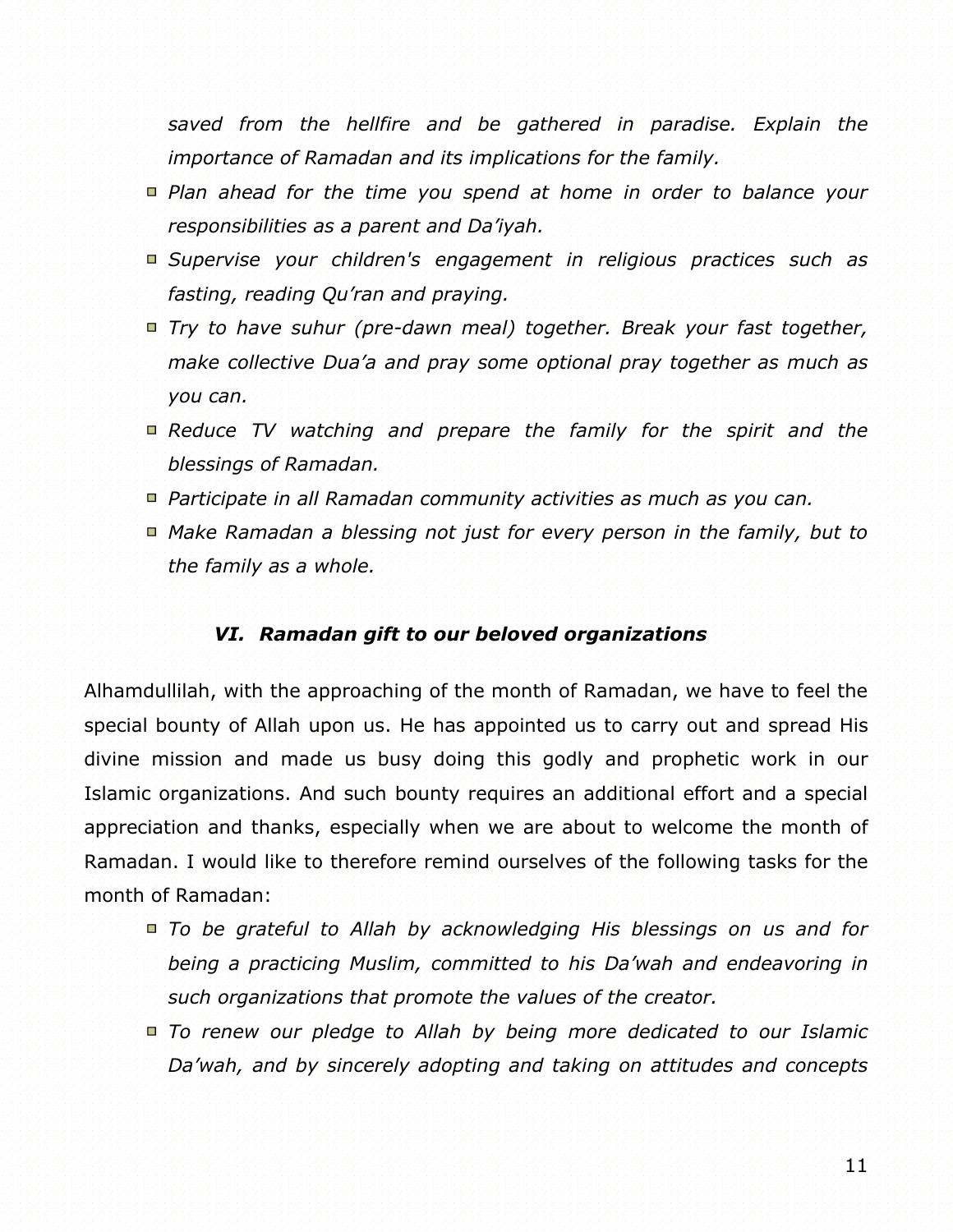*used by the prophet (PBUH) to built his community, such as: sincerity, sacrifice, brotherhood, dedication, perseverance, and trust.*

- *To discuss and study this message in our community meetings and follow up with each other in fulfilling all above deeds and characteristics as a minimum.*
- *To intensify individual recruitment during the month of Ramadan by selecting committed and effective volunteers to join our Islamic organizations in carrying the most honorable of tasks.*
- *To maintain and increase our public Dawah programs in the month of Ramadan and as one of its good deeds.*

I believe that achieving these tasks during this holy month of Ramadan will translate into a great progress for our society and will be a stepping stone in upholding our responsibilities towards our Islamic mission**.** 

## *VII. Sharing Ramadan blessings with our fellow citizens*

Ramadan is the month of compassion. This compassion is not only by extending kind words and kind acts towards ourselves and our own community but more importantly and more imperatively towards all of Allah's creation; especially towards our non Muslim neighbors in the country in which we live. The prophet of Allah (PBUH) said: *"Gabriel kept on commending the right of the neighbor to me almost to the point I thought he would make him an heir"* (Abu Dawud). Because of this hadith, we find Abdullah ibn Amr ibn al-'As when he used to slaughter a sheep he used to say to his servant: *"Have you presented a gift from it to our neighbor, the Jew?"*

We learn from that:

- *The neighbor in Islam includes Muslims and non Muslims.*
- *Caring about our neighbor is highly recommended in Islam.*
- *Sharing goodness with our neighbor is a must.*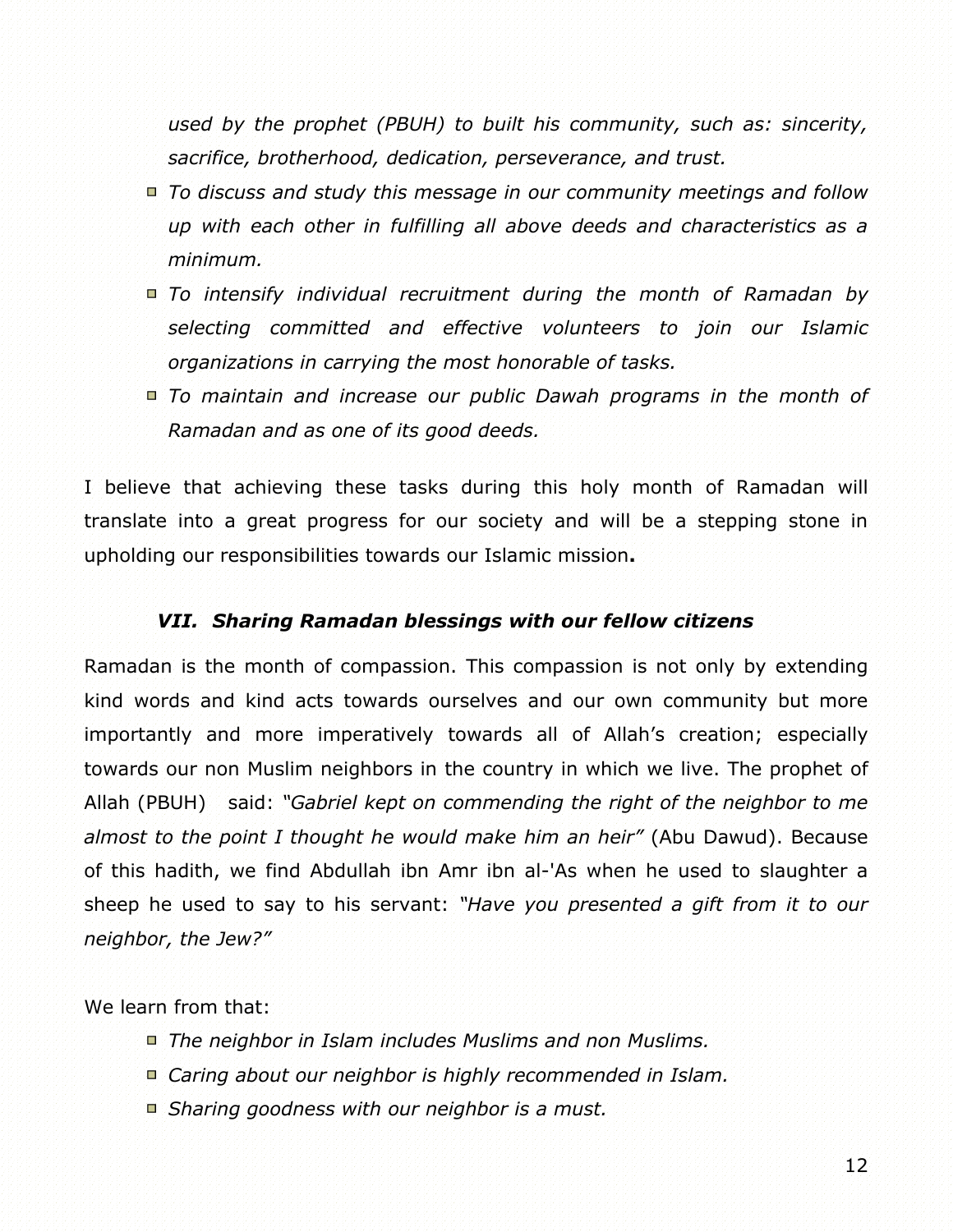Based on this, we believe that caring about the soul and the heart of our neighbors is the most highly recommended act in Islam. Sharing the blessings and the happiness of such an occasion as Ramadan with our neighbors is a very important act of compassion that Muslims should express towards their neighbors during this holy month of Ramadan. We should therefore aim for the following during this holy month:

- *Understand that the holy month of Ramadan offers us a great and unique opportunity to share our religion's values, and principles with non-Muslim.*
- *Plan together in advance for Da'wah Ramadan activities, for your school, work place, friends, and neighbors.*
- *Put up a Ramadan banner on your local masjid or on your house door. It can be something handmade or something more [formal,](http://www.soundvision.com/shop/view.asp?item=9235-001) to educate people passing by about this blessed month and what it means to Muslims.*
- *Give kids Ramadan Mubarak balloons and candy. Let your neighbors' kids also feel the happiness of Ramadan by including chocolate and candy among your snacks.*
- *Publish Ramadan information in your neighborhood ,or school, or office newsletter*
- *Have a neighborhood Iftar gathering. You don't have to invite everyone. Perhaps just the closest neighbors can attend this event.*
- *Be sure to invite Muslim families and friends who are comfortable interacting with non-Muslims in this event, and brief them about how they should properly share Ramadan with the neighbors. Also, have some written material on Ramadan available for your guests and put it on some fancy paper to add to the festive air of the evening.*

## *VIII. Keeping the spirit of Ramadan alive continuously*